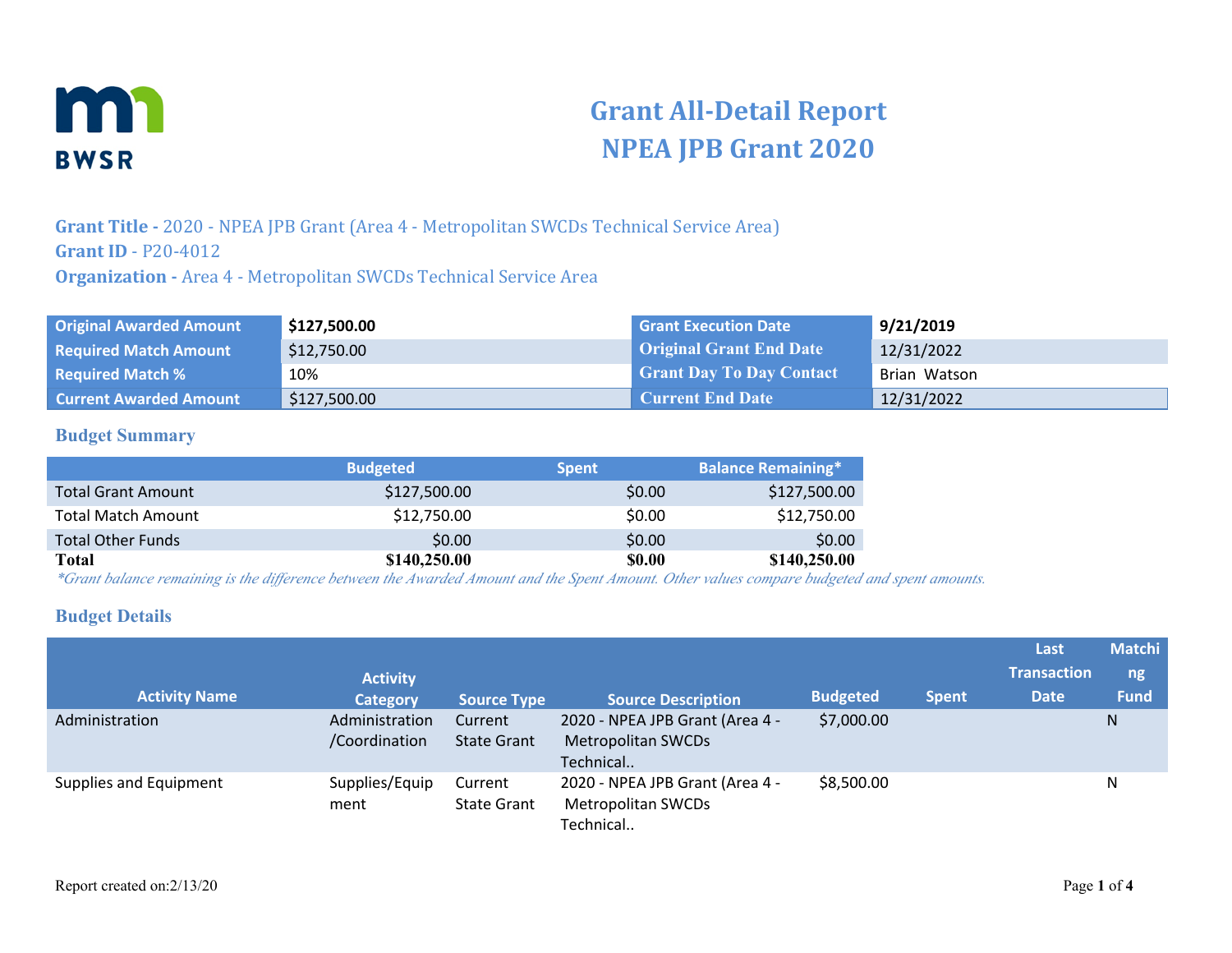|                                         | <b>Activity</b>                         |                               |                                                                           |                 |              | Last<br><b>Transaction</b> | <b>Matchi</b><br>ng, |
|-----------------------------------------|-----------------------------------------|-------------------------------|---------------------------------------------------------------------------|-----------------|--------------|----------------------------|----------------------|
| <b>Activity Name</b>                    | <b>Category</b>                         | <b>Source Type</b>            | <b>Source Description</b>                                                 | <b>Budgeted</b> | <b>Spent</b> | <b>Date</b>                | <b>Fund</b>          |
| <b>Technical/Engineering Assistance</b> | Technical/Engi<br>neering<br>Assistance | Current<br><b>State Grant</b> | 2020 - NPEA JPB Grant (Area 4 -<br><b>Metropolitan SWCDs</b><br>Technical | \$102,000.00    |              |                            | N                    |
| <b>Technical/Engineering Assistance</b> | Technical/Engi<br>neering<br>Assistance | Local Fund                    | 2020 Grant Match                                                          | \$12,750.00     |              |                            |                      |
| Training and Education                  | Education/Info<br>rmation               | Current<br><b>State Grant</b> | 2020 - NPEA JPB Grant (Area 4 -<br><b>Metropolitan SWCDs</b><br>Technical | \$10,000.00     |              |                            | N                    |

### **Activity Details Summary**

| <b>Activity Details</b> | Total Action Count Total Activity Mapped | <b>Proposed Size / Unit</b> | Actual Size / Unit |
|-------------------------|------------------------------------------|-----------------------------|--------------------|
|                         |                                          |                             |                    |

# **Proposed Activity Indicators**

| <b>Activity Name</b> | Indicator Name | Value & Units | <b>Example 18 Materbody</b> Calculation Tool | <b>Comments</b> |
|----------------------|----------------|---------------|----------------------------------------------|-----------------|
|                      |                |               |                                              |                 |

# **Final Indicators Summary**

| <b>Indicator Name</b> | <b>Total Value</b> | Unit |
|-----------------------|--------------------|------|
|                       |                    |      |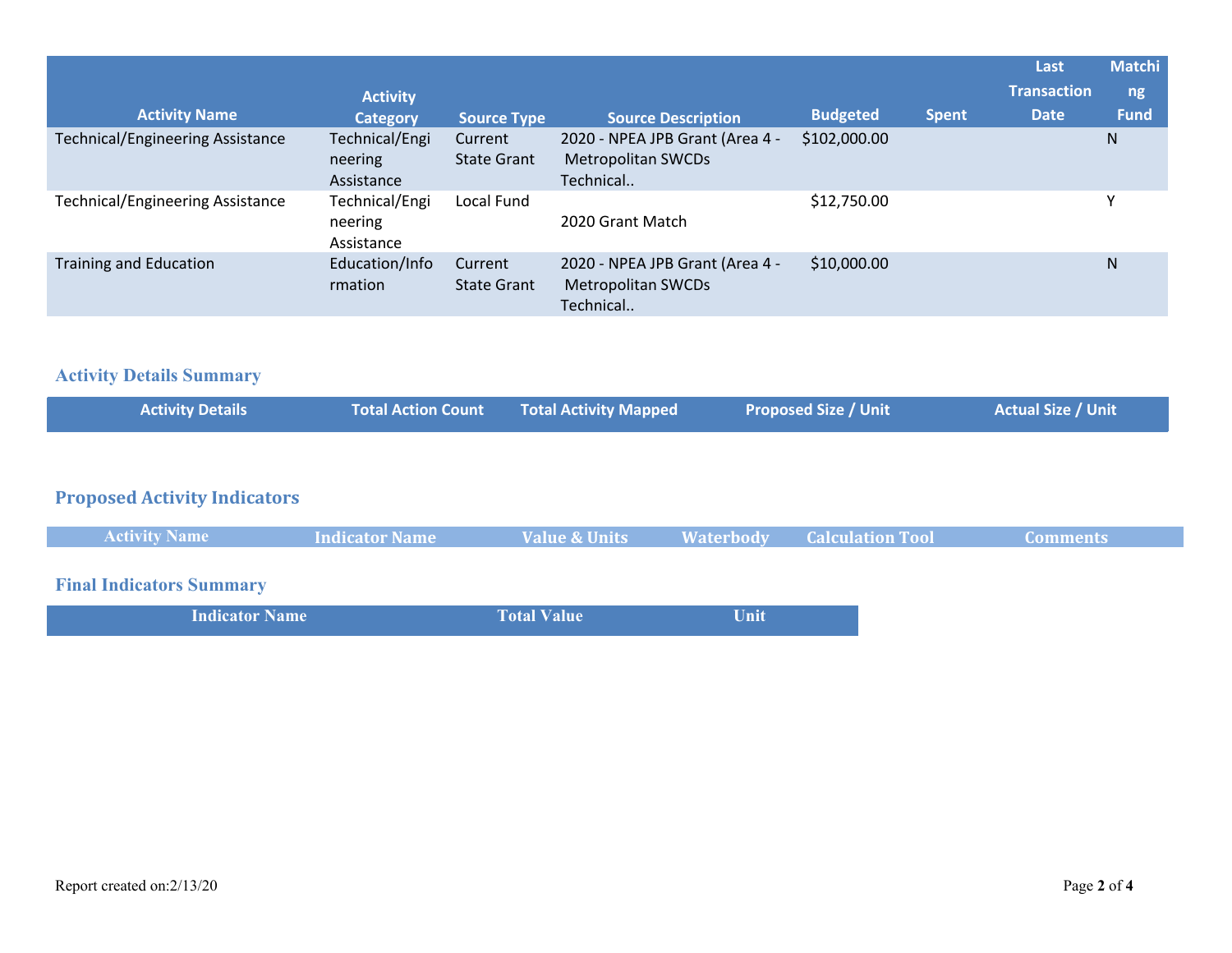### **Grant Activity**

| <b>Grant Activity - Administration</b> |                                                |                                                                                                                                                                                                                                                                                                                                                               |  |
|----------------------------------------|------------------------------------------------|---------------------------------------------------------------------------------------------------------------------------------------------------------------------------------------------------------------------------------------------------------------------------------------------------------------------------------------------------------------|--|
| <b>Description</b>                     | board.                                         | Administration of Grant. Including reporting through e-LINK, preparing monthly financial reports, maintaining and<br>distributing Member application forms, tracking approved project activity and funding, processing payments, records<br>retention, coordinating the purchase of equipment or maintaining inventory of equipment owned by the joint powers |  |
| <b>Category</b>                        | ADMINISTRATION/COORDINATION                    |                                                                                                                                                                                                                                                                                                                                                               |  |
| <b>Start Date</b>                      | 21-Sep-19                                      | <b>End Date</b>                                                                                                                                                                                                                                                                                                                                               |  |
| <b>Has Rates and Hours?</b>            | No.                                            |                                                                                                                                                                                                                                                                                                                                                               |  |
| <b>Actual Results</b>                  | This grant was executed on September 21, 2019. |                                                                                                                                                                                                                                                                                                                                                               |  |

## **Grant Activity - Supplies and Equipment Description** Supplies and Equipment. These items would include single purchases of less than \$5,000 or reoccurring expenses. Our reoccurring expense includes monthly wireless service for survey gear shared among the Member Districts. Supplies would include expenses associated with maintenance, repairs or updated software associated with shared survey equipment. **Category Category** SUPPLIES/EQUIPMENT **Start Date** 21-Sep-19 **End Date Has Rates and Hours?** No **Actual Results**

### **Grant Activity - Technical/Engineering Assistance**

| <b>Description</b>          | Technical and Engineering Assistance. Provides funding for each Member to secure a Professional Engineer or skilled         |                 |  |  |  |
|-----------------------------|-----------------------------------------------------------------------------------------------------------------------------|-----------------|--|--|--|
|                             | technical services from private and in-house sources to perform planning, feasibility studies, design, survey, construction |                 |  |  |  |
|                             | oversight and project certification assistance. (Funding to be divided among Members.)                                      |                 |  |  |  |
| <b>Category</b>             | TECHNICAL/ENGINEERING ASSISTANCE                                                                                            |                 |  |  |  |
| <b>Start Date</b>           | 21-Sep-19                                                                                                                   | <b>End Date</b> |  |  |  |
| <b>Has Rates and Hours?</b> | No.                                                                                                                         |                 |  |  |  |
| <b>Actual Results</b>       |                                                                                                                             |                 |  |  |  |